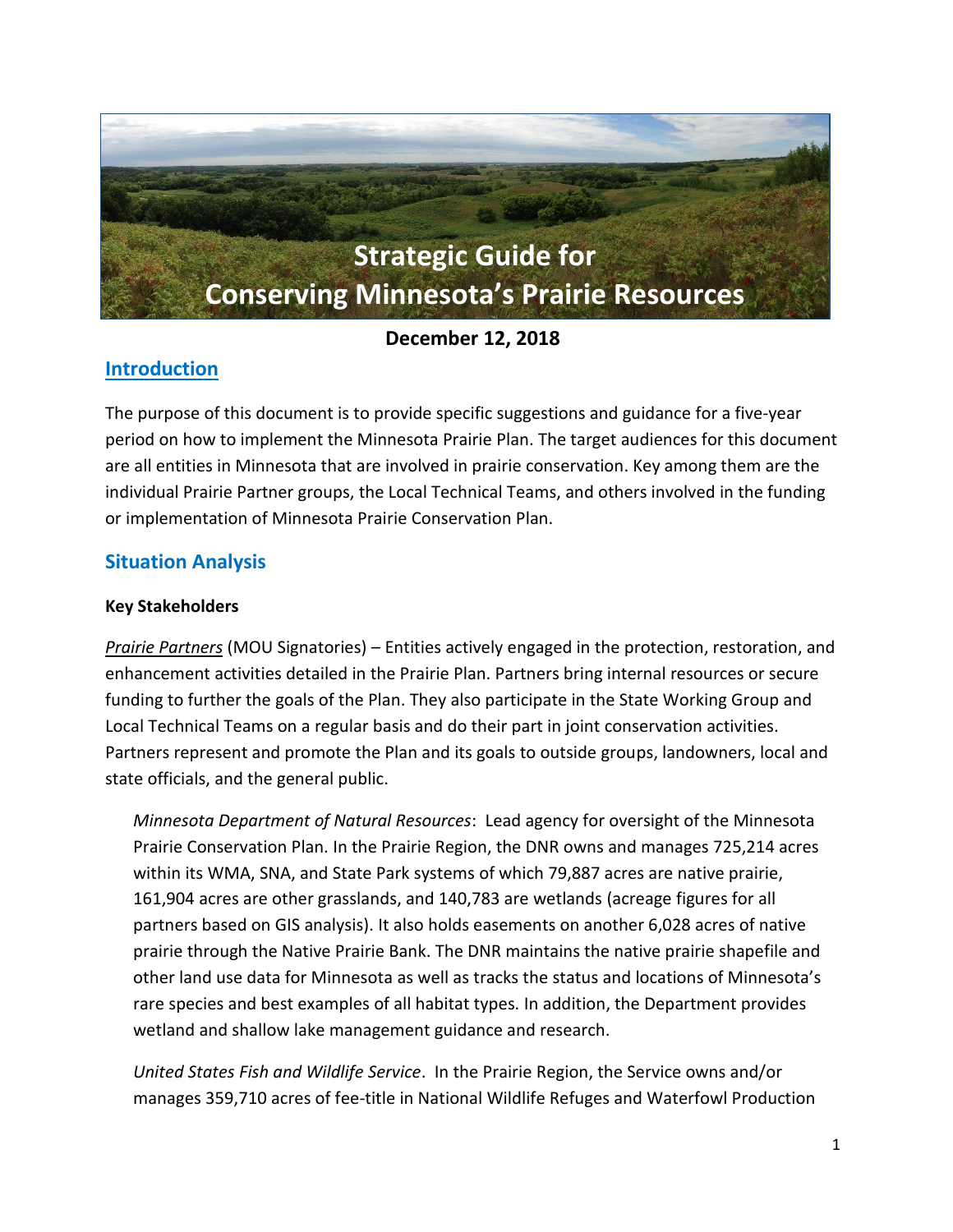Areas and holds 34,970 acres of grassland conservation easements. Within the fee title and grassland easements are 20,697 acres of native prairie, 149,177 acres of grassland, and 109,387 acres of wetland. USFWS also holds easements on many wetland basins and has an active *Partners for Fish and Wildlife* private lands program to provide conservation assistance.

*The Nature Conservancy*: In the Prairie Region, the Conservancy owns and manages 19,279 acres of native prairie within the Conservancy's 47,966 acre preserve system. TNC also conducts active land protection for TNC preserves and USFWS NTP system as well as provides management for preserves and public conservation lands.

*Minnesota Board of Water and Soil Resources*: Holds conservation easements on 2,036 acres of native prairie. BWSR administers programs such as RIM and CREP to prevent sediment and nutrients from entering lakes and streams, to enhance fish and wildlife habitat and to protect wetlands. It also works closely with Soil and Water Conservation Districts and other local government units to deliver conservation programs.

*United States Natural Resources Conservation Service*: Provides farmers and livestock grazers with financial and technical assistance to put conservation on their land. Common technical assistance includes resource assessment, best practice design and resource monitoring.

*Pheasants Forever*: Protects grassland and wetlands for addition to WMAs within the pheasant range of Minnesota. PF also employs Farm Bill biologists to assist landowners in designing, developing, and funding habitat improvements on private lands.

*Ducks Unlimited:* Conserves, restores, and manages wetlands and associated habitats for waterfowl. In the Prairie Pothole Region, the focus is on enhancing wetland complexes that include large marshes and shallow lakes to provide high-quality aquatic food and habitat resources for migrating and breeding waterfowl. DU also purchases land and easements to restore them back to grassland and wetland for additions to WMAs and WPAs.

*Minnesota Prairie Chicken Society*: Conducts an annual census of prairie chickens, contacts landowners, and protects prairie chicken habitat by acquiring land and donating that land to public agencies for long term management. MPCS also loans burn equipment for habitat management, does public education, and assists in prairie chicken reintroductions.

*The Conservation Fund*: Protects grassland and native prairie habitat in partnership with the DNR and USFWS and acquires easements in collaboration with the Minnesota Land Trust to assist conservation-minded livestock producers.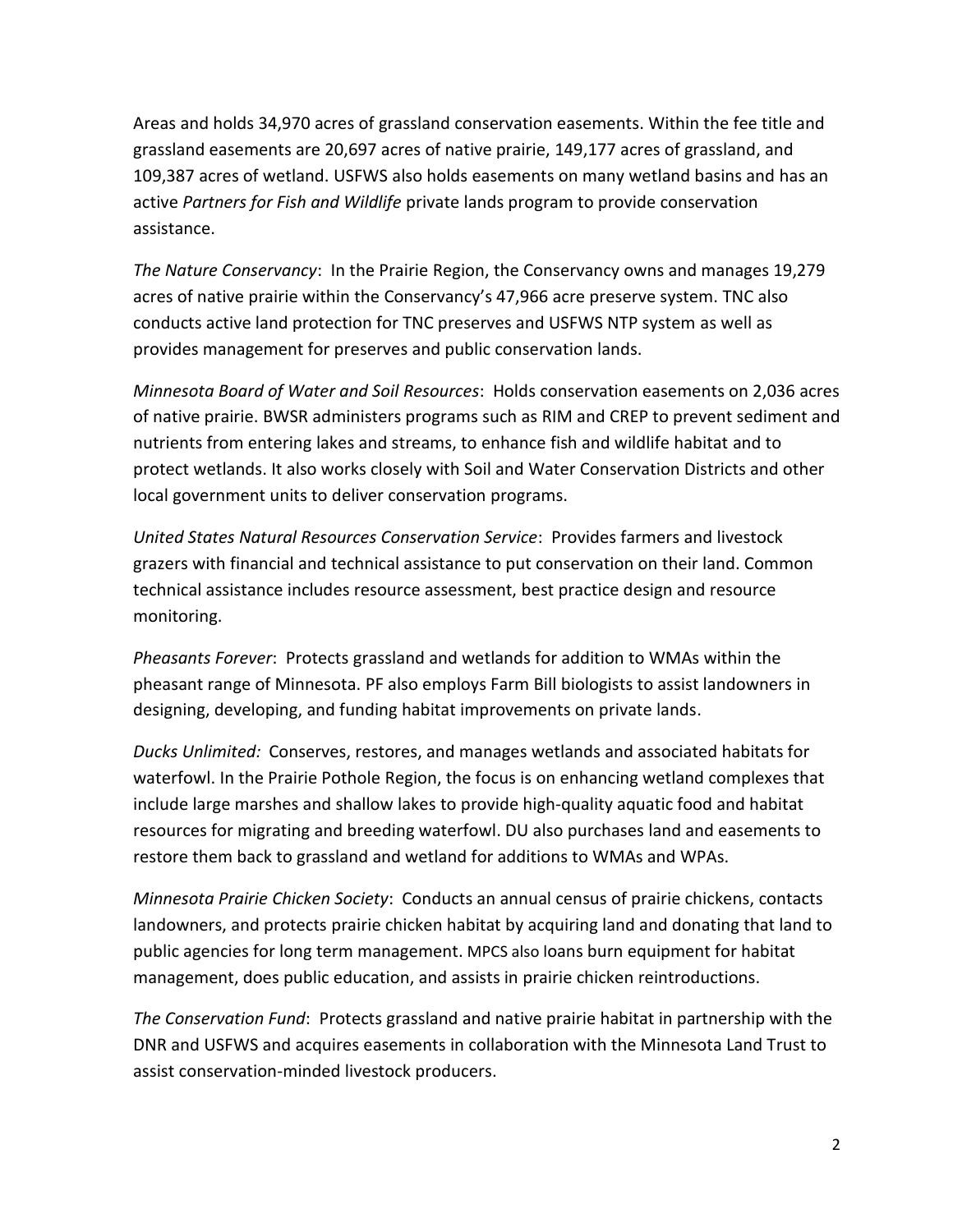*Audubon Minnesota:* Works with landowners and partnering organizations to protect, restore, and enhance high-quality habitat to benefit birds and other wildlife in the Tallgrass Aspen Parklands and western Minnesota.

*Minnesota Land Trust:* Works with private landowners to acquire conservation easements (35 totaling 6,000 acres in the Prairie Region) that protect wetlands, grasslands, and other natural wildlife habitat. MLT also conducts restoration and enhancement activities on easement and public lands.

*Other Stakeholders* – Groups or entities that can and will have a strong impact on the success or failure of the Minnesota Prairie Conservation Plan. They include:

Prairie Plan State Working Group (SWG): A group with representatives from each of the Prairie Partners charged with the writing, updating, and implementing the Prairie Plan.

Local Technical Teams (LTT): Interagency teams organized around groups of Prairie Core Areas to plan and coordinate conservation activities within Core Areas and surrounding corridors, strategic habitat complexes, and agricultural matrix.

Lessard-Sams Outdoor Heritage Council: The Legislative-Citizen body that reviews and recommends projects to spend proceeds from the 1/8 cent sales tax authorized by the Clean Water, Land, and Legacy Amendment. In 2018, \$118 million was available for wetlands, prairies, forests, and habitat for fish, game, and wildlife.

Legislative-Citizens Commission on Minnesota Resources: The Legislative-Citizen body that makes funding recommendations for environment and natural resource projects, primarily from the Environment and Natural Resources Trust Fund. In 2018, 67 appropriations totaling over \$45 million were approved for activities that protect, conserve, preserve, and enhance Minnesota's air, water, land, fish, wildlife, and other natural resources.

Clean Water Council: A body of citizens (voting) and state agencies and legislators (nonvoting) that advises the Legislature and Governor on the appropriation of Clean Water Fund dollars to protect, enhance, and restore water quality in lakes, rivers, and streams and to protect groundwater from degradation. For FY18-19, recommendations totaled \$220 million.

Minnesota Department of Agriculture: Supports and promotes grass-based agriculture in Minnesota, provides technical assistance to livestock grazers, develops and disseminates agricultural and conservation best management practices, and runs state-wide weed, renewable energy, pesticide, and water quality programs.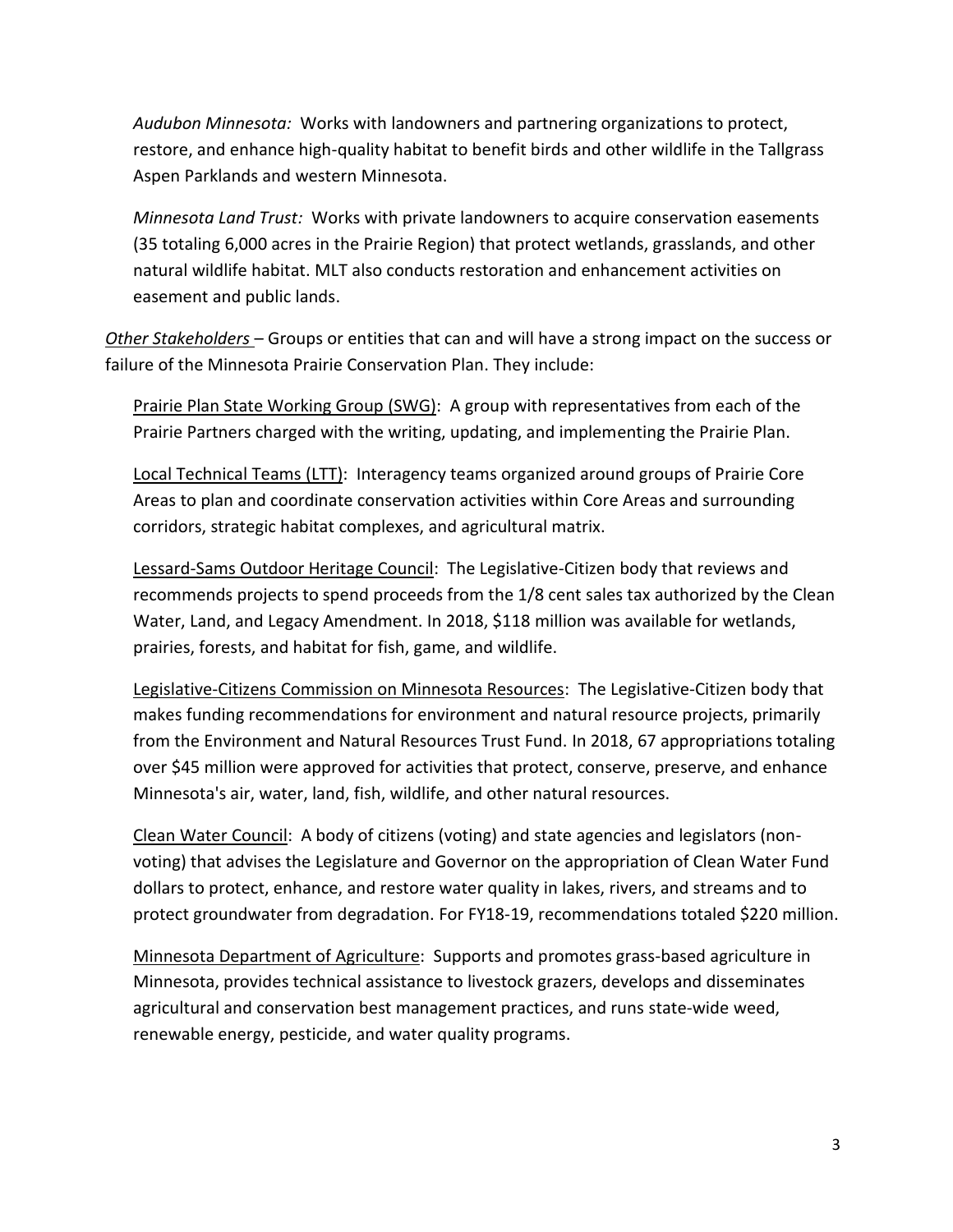County Government: The 87 principal units of local government that among many duties influence land use through planning and zoning, oversee weed control, run environmental programs, and assess and collect property taxes.

Township Boards: Minnesota's 1,782 townships, each usually covering 36 square miles, are responsible for the maintenance of approximately 55,000 miles of roads and local weed inspection.

Soil and Water Conservation Districts: Local units of government that help direct and manage natural resource programs. SWCDs work primarily on a one-on-one basis with landowners, aiming to connect landowners with the financial and technical resources they need to put conservation practices on the land.

Watershed Districts: Local units of government that work to solve and prevent water-related problems. Their boundaries follow natural watersheds, but the 46 districts do not cover the entire state. The specific duties of Watershed Districts vary across the state. Some focus mainly on flood damage reduction, while others have a broad range of programs and services to protect and improve water quality.

Other Conservation Non-Profits: Many other statewide and local conservation groups play important roles in protecting, restoring, and managing prairies, grasslands, wetlands, and other natural resources.

Private Prairie and Grassland Owners: Within the Prairie Region of Minnesota 48% of the native prairie and 88% of other grasslands have no legal protection (fee or easement) and are owned by private individuals, families, corporations, and others. In most years, much of this grassland is used to raise livestock (haying and grazing) but some is left idle (including CRP and stream buffers).

Grazing Industry: Livestock grazing on native prairie and other grasslands provides income for tens of thousands of Minnesotans. Without the financial incentive of grazing most of Minnesota's grasslands would be converted to other uses or would transition to weedyovergrown recreational tracts. As stated in the Prairie Plan, "private income generated from grasslands can be the single largest driving force for grassland conservation".

# **Economic Environment**

The agriculture economy of the Prairie Region has been volatile for the last 5 years. Corn and soybean prices have fluctuated dramatically, land values have remained high, and many farms have operated with negative income in some of those years. CRP grassland acreage was reduced as program funding declined. Farm operations continue to consolidate, and a substantial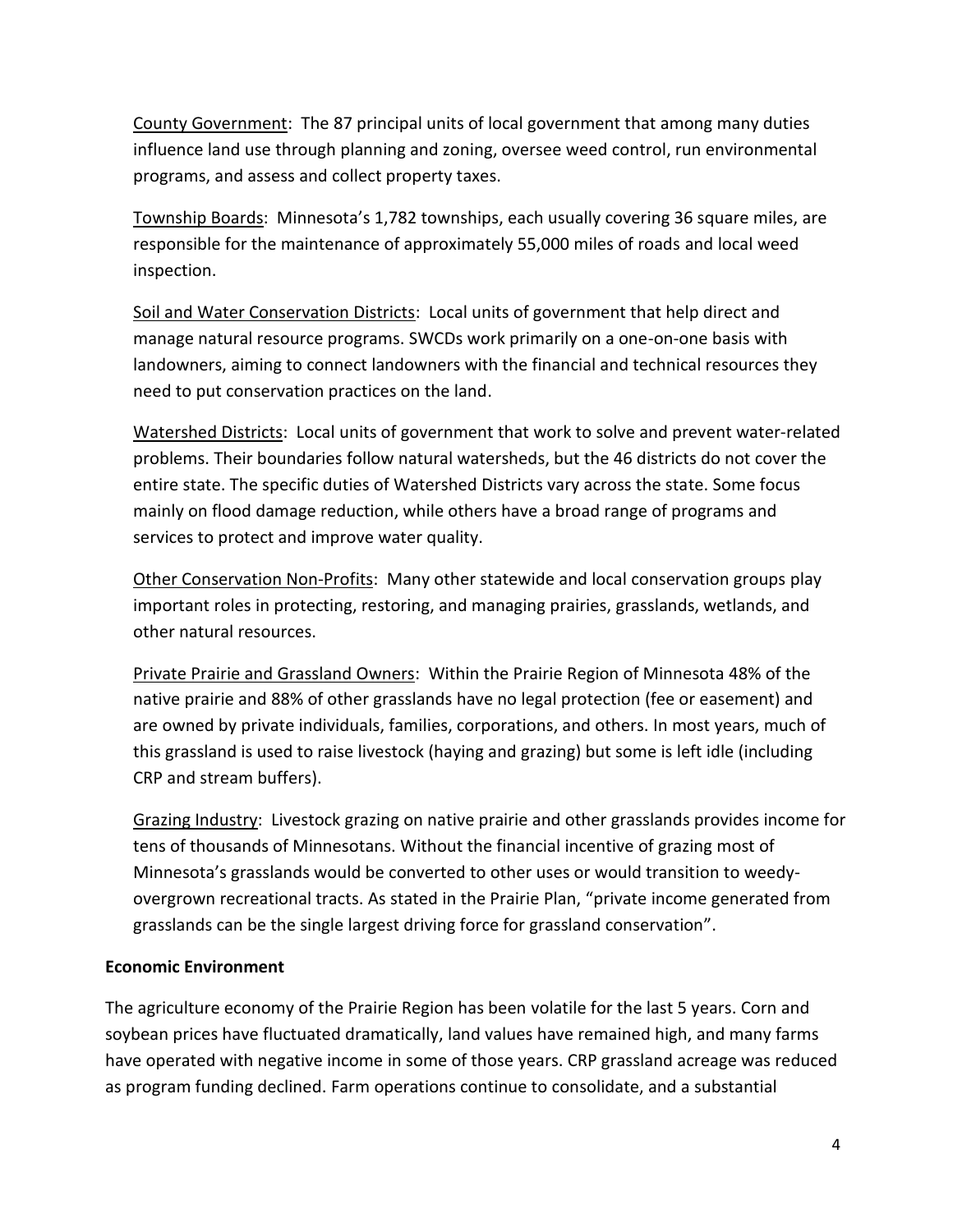percentage of the farmed land is owned by absentee landowners (both in nearby towns and more distant urban areas) who have a local land manager in charge of overseeing land rental to local farmers. In contrast to row-crop agriculture, grass-based agriculture (primarily livestock grazing) provides many benefits to prairie, grassland, and wetland conservation. Currently grass based agriculture does not have the support and incentives of the other sectors of the agricultural economy.

New opportunities in grass-based agriculture such as carbon farming, grass-fed beef, and cellulosic ethanol need to be explored. Another new idea that has great promise is precision agriculture that encourages more grassland in each farming operation by converting cropland that cannot be cultivated profitably.

# **Social and Cultural Environment**

The demography and culture of the Prairie Region has been in flux for at least the last 50 years. Changes in farming practices, economics, and equipment have driven increased farm efficiency and the size of farm operations. Fewer people have been needed in the rural countryside to run farms and that in turn has led to declines in the economy and sizes of small towns. This population decline has had major consequences to the cultural fabric of local areas as schools, businesses, and other social institutions in many areas consolidate or disappear. However, more recently populations seem to be stabilizing due to opportunities for telecommuting and webbased businesses. In many places, less-productive land (often natural lands) has been bought by out-of-area owners for recreational and retirement uses.

Interest in the outdoors also appears to be declining as opportunities for hunting and fishing diminish due to a complex combination of factors including access to hunting land and demographics (baby-boomer decline, single parents, time constraints of dual income parents, money). However, interest in non-consumptive outdoor activities such as bird watching, hiking and nature photography are on the rise. In some places there is a resistance to public conservation programs.

# **Natural Environment**

Natural resources in the Prairie Region of Minnesota are in crisis. Water quality is at historic lows with only 16% of its rivers and streams meeting water quality standards, while lakes are nearly as bad with most being classified as impaired (only 18% the standards). Impaired waters are no longer safe for fishing or swimming. Groundwater has also been impacted with 20% of the wells tested having higher nitrate concentrations than the EPA allows for drinking water. Wetlands are also degraded with only one in five considered to have quality habitat conditions.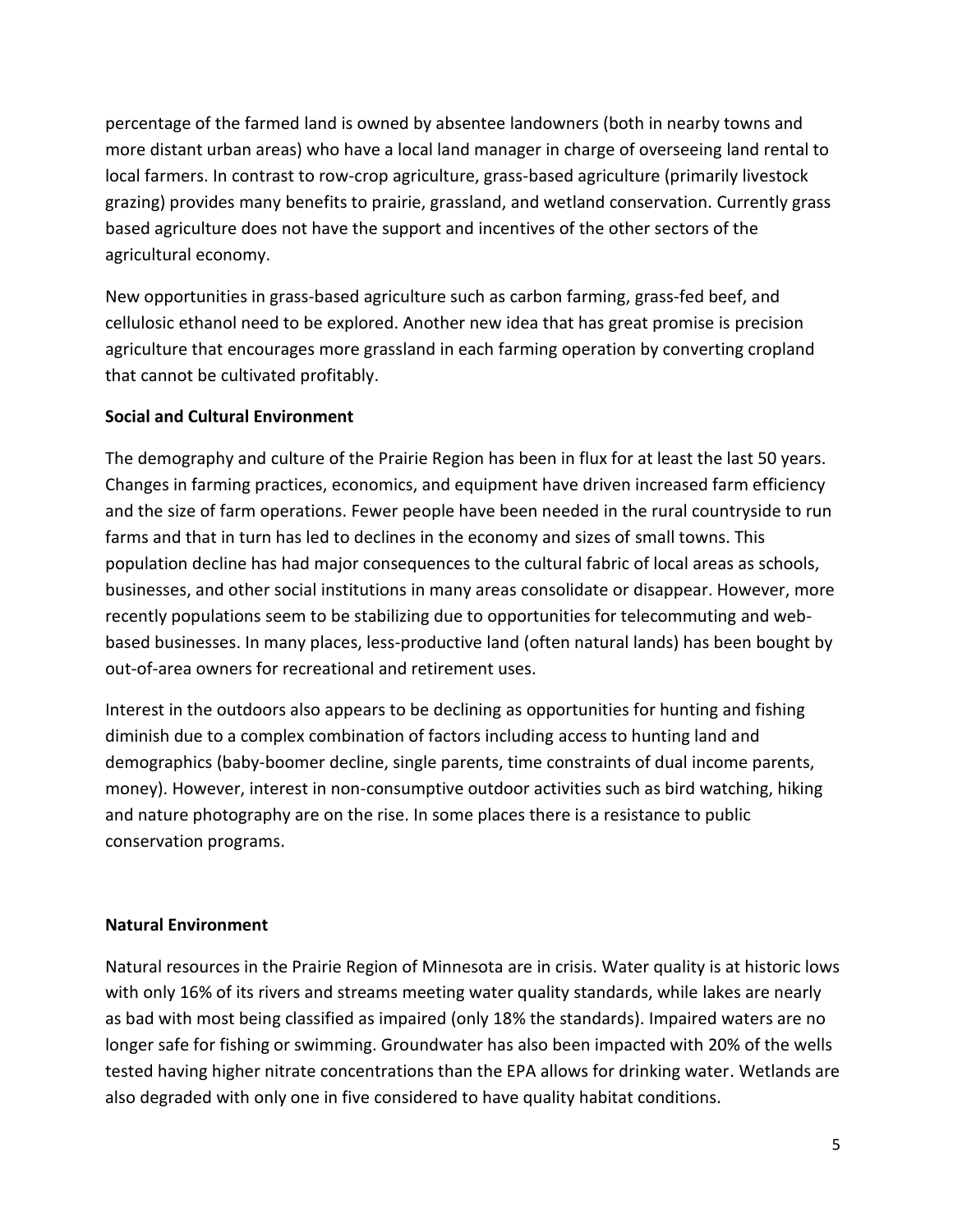High levels of runoff from cultivated fields contribute to an estimated average loss of 6.3 tons of topsoil per acre per year in Minnesota during 2015. Alteration of natural drainage patterns greatly alters the hydrograph of many streams increasing "flashiness" which in turn can lead to more flooding in streamside towns, increased erosion along stream courses, and a reduction in water table recharge. Altered hydrology also affects wetland quality by changing flows (too much water or too little), introducing invasive plants and fish, more sedimentation (reducing plant and invertebrate production) and increasing turbidity (eliminating plant growth).

Prairie and grassland wildlife is on the decline. Grassland birds show the largest rate of decline of any group of birds in North America with over 70% of 27 grassland nesting bird species showing population decreases. Native bees are also in decline, where a number of formerly common species (about ¼ of the bumblebee diversity) have not been seen in several years and are headed for federal listing. Even some of our most common and abundant pollinators are experiencing dramatic declines. For example, the eastern migratory population of North American monarch butterfly has dropped in numbers by nearly 90% since the mid-1990s. The decline in insects in general over the past 20-30 years has been so dramatic it is now being called the "insect apocalypse<sup>1</sup>". Food webs are being obliterated from the bottom up.

Much of the original decline of prairie wildlife was due to the loss of habitat. In the Prairie Region of the state, more than 98% of the native prairie and 90% of wetlands have been lost. This loss of habitat has had major negative impacts on game species as well. The pheasant index is 62 percent below its long-term average and where there were once 2 million pairs of breeding ducks in western Minnesota, today there are only 375,000.

Invasive species are greatly impacting the ecological health of many prairies, grasslands, and wetlands. Invasive pasture grasses such as smooth brome, Kentucky bluegrass and reed canary grass have invaded nearly every prairie in Minnesota where they can displace most native grasses and forbs. Even some native woody plants such as eastern red cedars and aspen show up in nearly every grassland, and within as few as 15 years change the grassland to forest.

The Prairie Plan alone cannot solve these environmental problems, but many water quality and other programs are under way or are being developed that relate to the Prairie Plan, including the One Watershed/One Plan approach and the Agricultural Water Quality Certification program. Another important effort that is currently gaining momentum are soil health initiatives that promote increased use of cover crops on cultivated lands. Many of these and other environmental efforts share common habitat approaches and goals with the Prairie Plan. Coordination between the Prairie Plan and these environmental improvement programs and plans will be needed in the future.

 $\overline{\phantom{a}}$ 

<sup>1</sup> Brooke Jarvis. *The Insect Apolcalypse is Here*. New York Times Magazine, November 27, 2018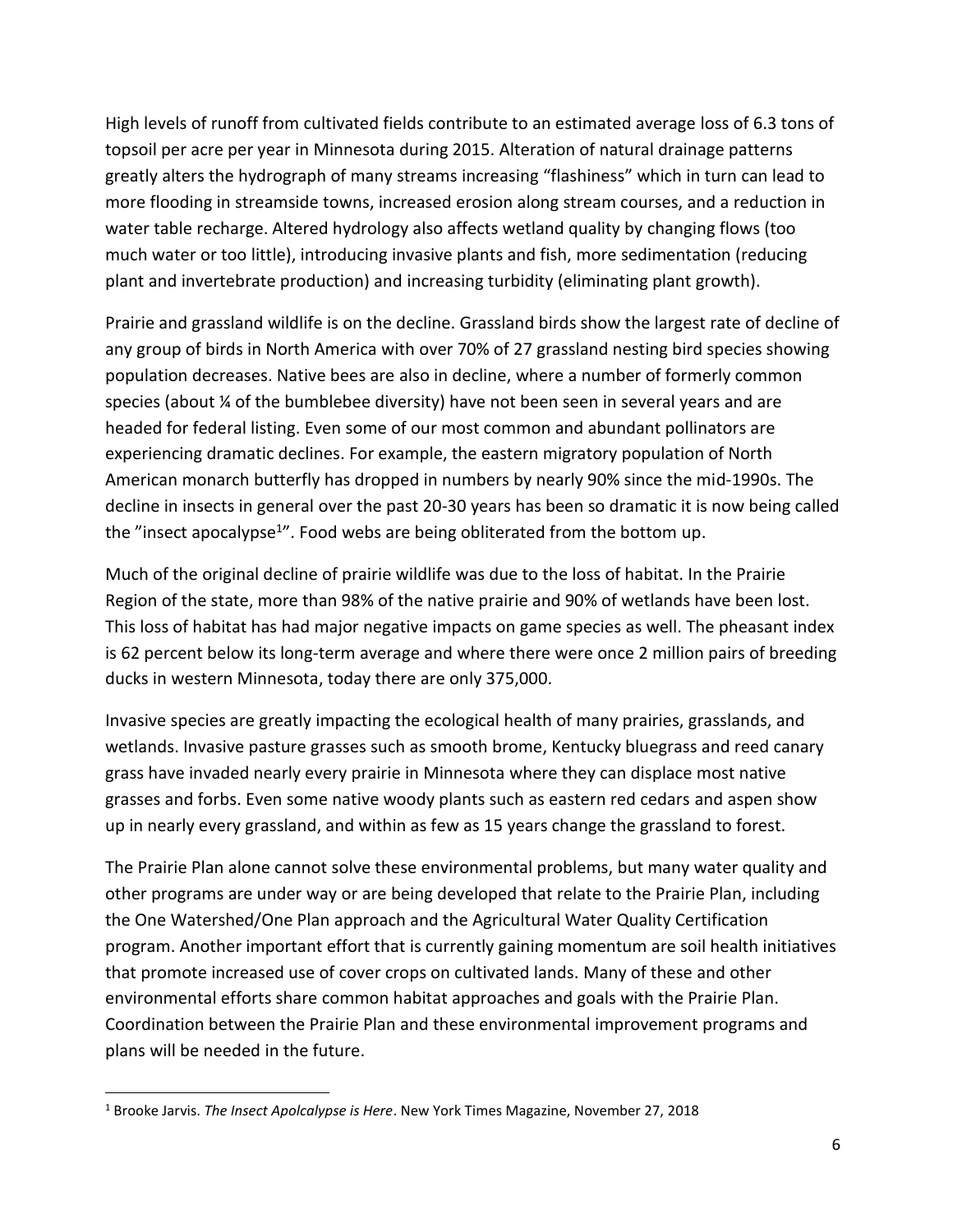# **Outcomes and Strategies**

#### **Outcome 1: Functioning Prairie Systems**

Strategy 1: For each Prairie Core Area define and update the primary conservation goals and conservation targets (specifically what are we trying to accomplish).

Strategy 2: For each Prairie Core Area, reach agreement on the scale (size), critical habitat components, and spatial relationships that are needed to reach the chosen conservation goals.

#### **Outcome 2: Prairie Landscape Protection and Restoration**

Strategy 1 (Native Prairie): Protect through acquisition of fee title or easement from willing private sellers all native prairie in the state. This is a long-range goal (more than 50 years), but within the next 15 years protect half of the remaining unprotected native prairie within the Prairie Region (about 59,500 acres).

Action 1: Report unidentified native prairie areas to the Minnesota Biological Survey for verification, mapping, and inclusion into master native prairie database.

Action 2: Identify all landowners with parcels that contain more than 5 acres of native prairie or that are needed to buffer and reconnect prairie areas. Among LTT members, decide on a lead contact and/or relationship coordinator for each landowner.

Action 3: Lead landowner contact has initial and yearly follow-up meetings with the landowner to assess conservation receptivity/plans and to discuss available conservation options. When landowner expresses interest in conservation action, transfer lead to appropriate conservation partner to negotiate and close deal.

Strategy 2 (Other Grasslands): Protect grassland within core areas, strategic habitat complexes, corridors, and matrix that are needed to reach grassland goals

Action 1: Prioritize grassland parcels first to buffer or reconnect native prairie, second to increase the size of existing grassland managed areas and third to reach grassland goals established by the Prairie Plan that don't meet the first two criteria.

Strategy 3 (Other Grasslands): Restore grasslands focusing first on parcels that buffer and connect native prairie tracts. This will often be the portions of native prairie parcels that have been converted to other land cover.

Strategy 4 (Wetlands): Protect and restore wetlands and other aquatic features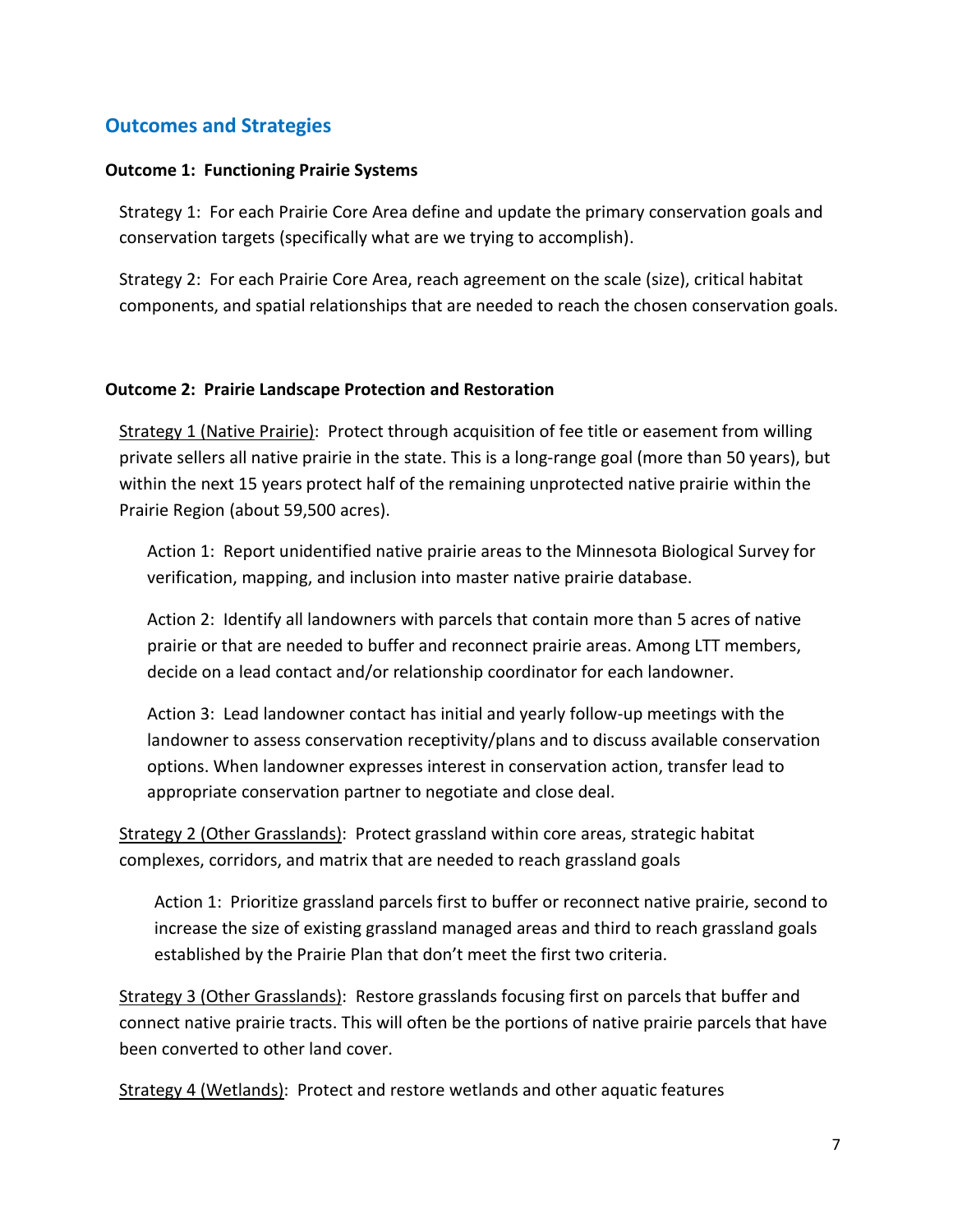Action 1: Identify the best current examples of each aquatic habitat type and the aquatic features with the greatest restoration potential in each core area.

Action 2: Strategically locate wetland and other aquatic restorations such as streams to maximize environmental benefits and ecosystem services.

Action 3: Work with One Watershed, One Plan groups to implement and highlight conservation practices that improve water quality and provide perennial cover habitat

Action 4. Protect wetlands, lake shore, and stream corridors within core areas, strategic habitat complexes, corridors, and matrix that are needed to reach aquatic habitat goals

#### **Outcome 3: Prairie, Grassland, and Wetland Enhancement (Stewardship and Management)**

Strategy 1: As resources allow, within each Prairie Core Area (or high priority subarea) identify and map parcels with stewardship issues (e.g. tree invasion, prescribed burning needs, noxious and invasive weeds, water quality issues, etc.)

Strategy 2: Within LTTs, prioritize parcels/projects for stewardship activities based on significance and need and contact landowners to discuss their conservation options.

Strategy 3: Follow-up with interested private landowners to put necessary contracts, easements, and cost-shares in place to ensure work gets done. Actively seek funding from available cost-share programs to pay for conservation work.

Strategy 4: Among LTT members, communicate information on the availability and capability of private contractors, coordinate native seed collection and distribution, share prescribed burn resources, organize coordinated weed control efforts such as the collection and distribution of bio-control agents, and collaborate on stream rehabilitation and needed wetland management issues such as water level control structures and fish barriers. Address issues where policy or permitting requirements of one partner hampers the ability of other partners to participate.

Strategy 5: Develop a land and water management educational program and support system for easement holders and other owners of prairie, grassland, or wetlands. This should include written materials, educational events, access to specialized equipment, and expert advice.

#### **Outcome 4: Grazing and other Multifunctional Benefits of Grasslands**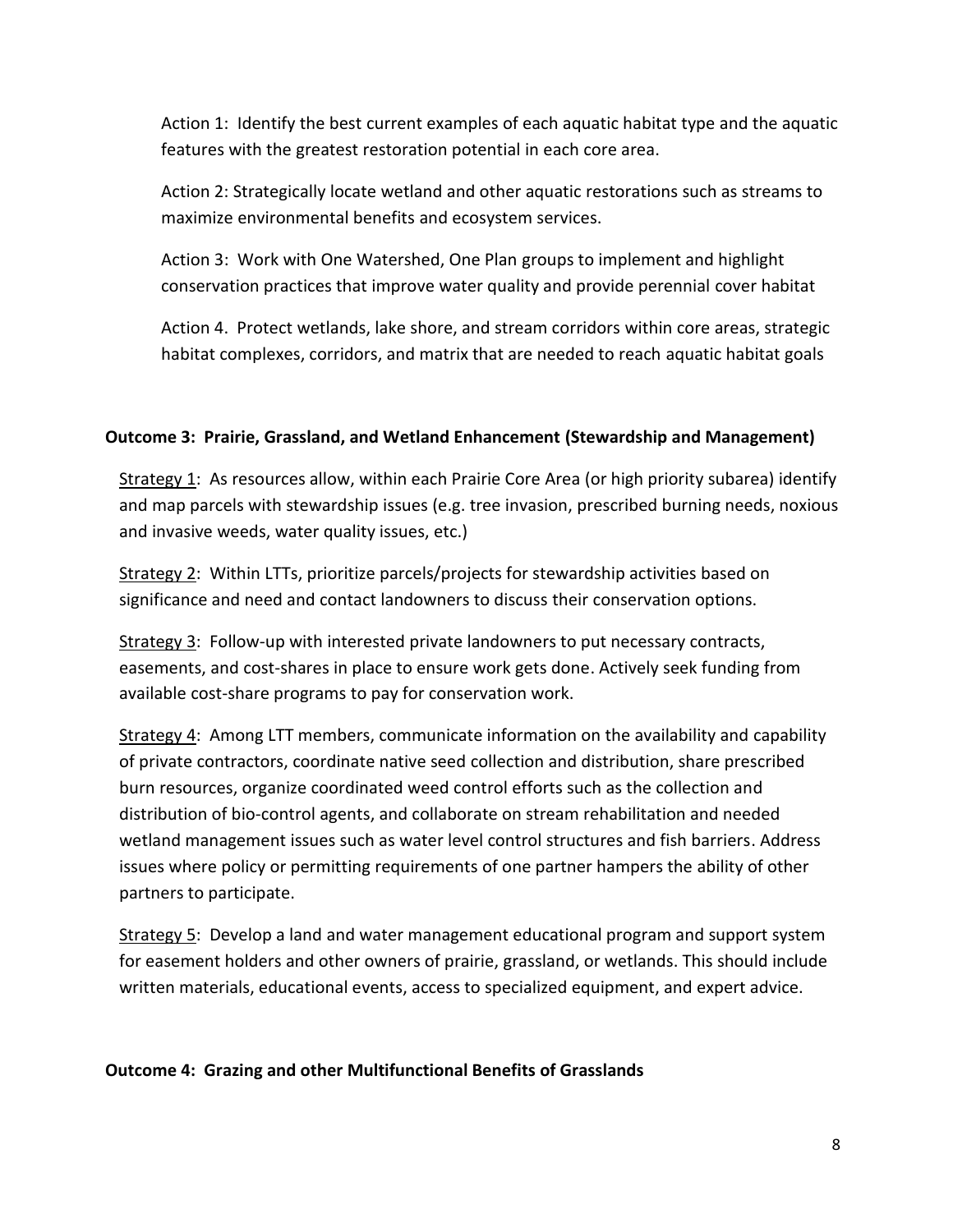# *Grazing*

Strategy 1: Within prairie focus areas (CLMAs) review grazing infrastructure on lands that would benefit from conservation grazing to identify missing components needed for landscape scale grazing. Prioritize missing grazing infrastructure and find funding to create new fencing and water sources.

Strategy 2: Among LTT members coordinate grazing needs on public lands to graze cooperatively on those and surrounding private lands. Include private grazing managers to explore possibilities (and stumbling blocks) for coordinated conservation grazing across public and private ownerships.

Strategy 3: Develop trust and strong working relations with local grazing leaders and organizations to achieve mutual goals in conservation grazing and economics. Compile and disseminate information to grazers that livestock perform well on native prairie and grasslands.

# *Pollination*

Strategy 4: Work with private landowners to establish native prairie pollinator plantings in fields and on their margins (e.g. Iowa's STRIPS project). Encourage the use of floral rich seed mixes (pollinator friendly) in buffer and conservation plantings.

Strategy 5: Increase the use of flowering cover crops using native species when possible.

Strategy 6: Promote roadside management that is beneficial to pollinators.

Strategy 8: Promote pasture management and grazing practices that increase the amount of floral resources throughout the growing season.

Strategy 9: Provide landowners with resources, training and support for Integrated Pest Management aimed at reducing pesticide use (including biological control).

Strategy 10: Promote practices that reduce pesticide drift in fields that are near important prairie obligate insect populations including using strains of soybeans that are more aphid resistant, using equipment that reduces drift (wick application; boom sprayers set at minimum height, low drift nozzles, shield/shroud technology, and drift-reducing adjuvants), and limiting spraying times and wind conditions.

Strategy 11: Partner with USDA and UMN to add emphasis on IPM and native prairie plantings in their Private Pesticide Applicator Certification courses.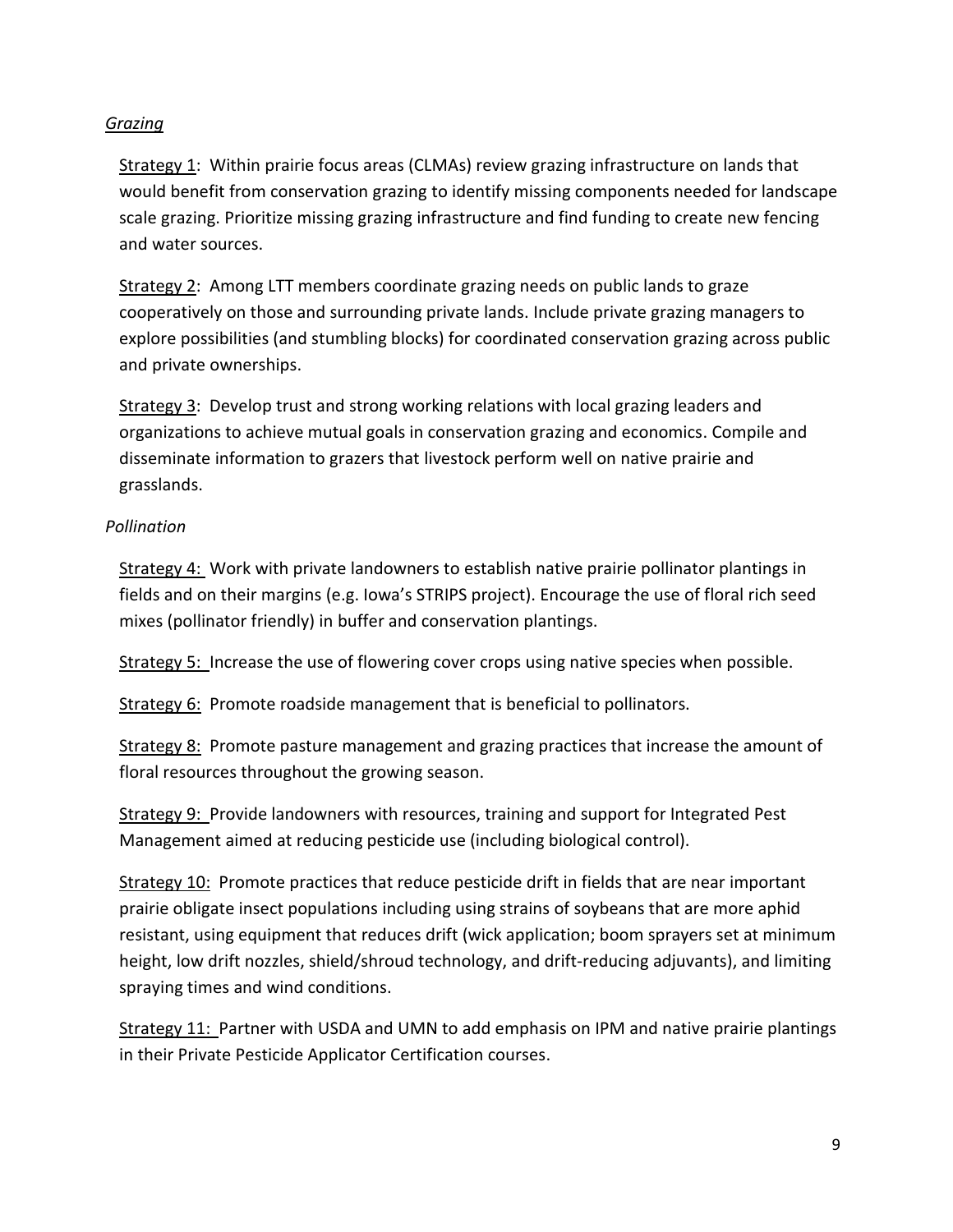Strategy 10: Monitor/research pesticide levels on native prairies with important populations of prairie insects.

### *Native Seed*

Strategy 11: Work with NRCS, FSA and SWCD to better incorporate/ encourage the use of native seed in their landowner assistance programs (i.e. buffers, perennial cover seed mixes, wetland restoration)

Strategy 12: Use ecologically appropriate seed in all prairie restorations within core areas.

Strategy 13: Develop and coordinate seed partnerships within the LTT focus areas to help identify restoration needs and local eco-type seed harvest opportunities that all partners can benefit from.

#### **Outcome 5: Public Awareness and Appreciation of Prairie Systems and Grazing Management**

Strategy 1: Engage native prairie landowners to educate about prairie ecology, prairie management, and prairie conservation and create interest in prairie protection.

Action 1: Meet with groups of priority landowners through socials (e.g. "Prairie and Pie"), field trips, workshops, and other venues.

Action 2: Create and/or support social networks of prairie landowners to communicate about prairie conservation news, opportunities, and management techniques.

Strategy 2: Meet with priority political bodies (county, township, SWCD, and others) during their regular or special meetings to describe the goals of the Prairie Plan and the activities of the LTT, then address their concerns to the extent possible.

Strategy 3: Meet with groups of grazing and agricultural stakeholders through field days or their regular meetings to discuss conservation grazing, how grass-based agriculture fits within the Minnesota Prairie Conservation Plan, and how public lands that would benefit from conservation grazing can be integrated within a coordinated landscape grazing system.

Strategy 4: Increase public awareness and interest in prairie systems and the threats to them.

Action 1: Write and distribute information to local newspapers and newsletters and prepare brochures, handouts, and/or fact sheets for distribution at public events and other venues visited by people interested in prairie and grasslands (e.g. SWCD Offices).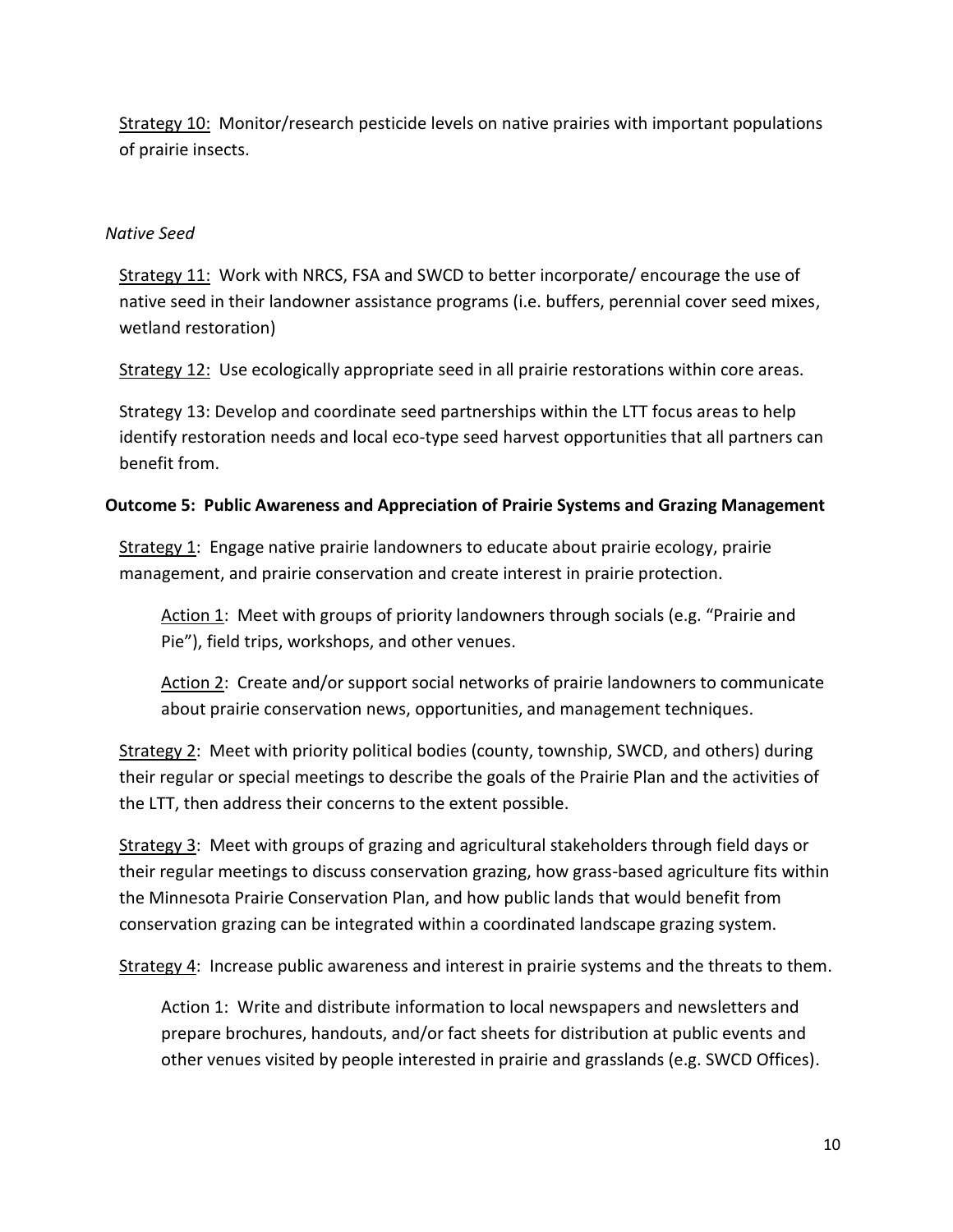Action 2: Develop a website to serve as a hub to "Discover the Prairie" by showcasing prairies, encouraging visitation, and sharing prairie experiences.

Action 3: Create a public "identity" for the Prairie Plan that includes logo and other memorable "hooks".

Action 4: Highlight Grassland Month through events and social media.

Action 5: Work with Chambers of Commerce and local tourism groups to promote prairie and grassland visitation and education.

Strategy 5: Promote native prairie plantings including both large-scale restorations and smallscale "backyard" sites or rain gardens to enhance pollinators, wildlife, and native plants.

# **Outcome 6: Reporting results**

Strategy 1: Each partner involved in conservation activity develops capacity to digitize boundaries of all fee and easement tracts protected, restorations, fires, woody removal, and weed control projects with date project was completed. Each partner will compile yearly its shapefiles for each type of conservation action in a single database capable of being shared.

Strategy 2: Develop an inter-agency spatial database that tracks prairie plan land protection and management actions by different partners, so that accomplishments can be reported, and research/ monitoring projects can be created. Data will be made available to responsible entities.

Strategy 3: Reach agreement among all stakeholders for a method using remote sensing and GIS to measure current land cover of grassland, wetlands, and prairie in Minnesota. The results need to be easily updated as new imagery becomes available.

Strategy 4: Communicate new approaches, results and successes of the Prairie Plan to prairie conservation funders to facilitate new and continued funding for conservation actions in the Prairie Region. To the extent necessary, coordinate proposals from different Prairie Partners to avoid duplication and efficiently achieve common goals.

# **Outcome 7: Coordination and Funding**